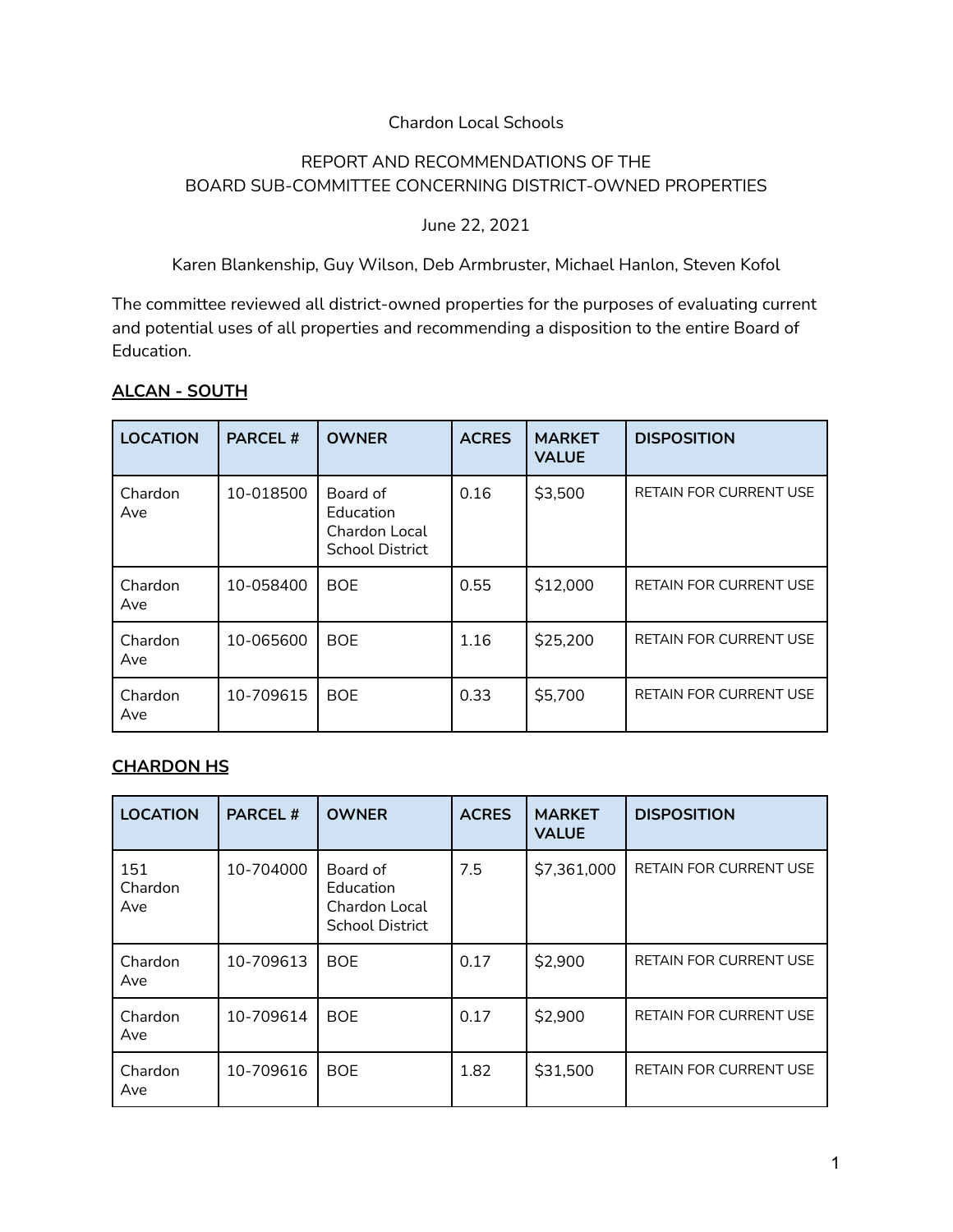# **CHARDON MS & ADMINISTRATION BUILDING**

| <b>LOCATION</b> | <b>PARCEL#</b> | <b>OWNER</b>                                                     | <b>ACRES</b> | <b>MARKET</b><br><b>VALUE</b> | <b>DISPOSITION</b>            |
|-----------------|----------------|------------------------------------------------------------------|--------------|-------------------------------|-------------------------------|
| 424 North<br>St | 10-703800      | Board of<br>Education<br>Chardon Local<br><b>School District</b> | 20           | \$7,698,300                   | <b>RETAIN FOR CURRENT USE</b> |
| 432 North<br>St | 10-709629      | <b>BOE</b>                                                       |              | \$96,400                      | <b>RETAIN FOR CURRENT USE</b> |

# **MAPLE ES**

| <b>LOCATION</b>  | <b>PARCEL#</b> | <b>OWNER</b>                                                     | <b>ACRES</b> | <b>MARKET</b><br><b>VALUE</b> | <b>DISPOSITION</b>            |
|------------------|----------------|------------------------------------------------------------------|--------------|-------------------------------|-------------------------------|
| 308 Maple<br>Ave | 10-704600      | Board of<br>Education<br>Chardon Local<br><b>School District</b> | 34.61        | \$1,834,500                   | <b>RETAIN FOR CURRENT USE</b> |
| Maple Ave        | 10-709611      | <b>BOE</b>                                                       | 0.1          | \$1,300                       | <b>RETAIN FOR CURRENT USE</b> |

## **MUNSON ES**

| <b>LOCATION</b>       | <b>PARCEL#</b> | <b>OWNER</b>                                                     | <b>ACRES</b> | <b>MARKET</b><br><b>VALUE</b> | <b>DISPOSITION</b>            |
|-----------------------|----------------|------------------------------------------------------------------|--------------|-------------------------------|-------------------------------|
| Bass Lake<br>Rd       | 21-701300      | Board of<br>Education<br>Chardon Local<br><b>School District</b> | 2.11         | \$21,600                      | <b>RETAIN FOR CURRENT USE</b> |
| 12687 Bass<br>Lake Rd | 21-701600      | Board of<br>Education<br>Munson Local<br><b>School District</b>  | 10.55        | \$1,110,200                   | <b>RETAIN FOR CURRENT USE</b> |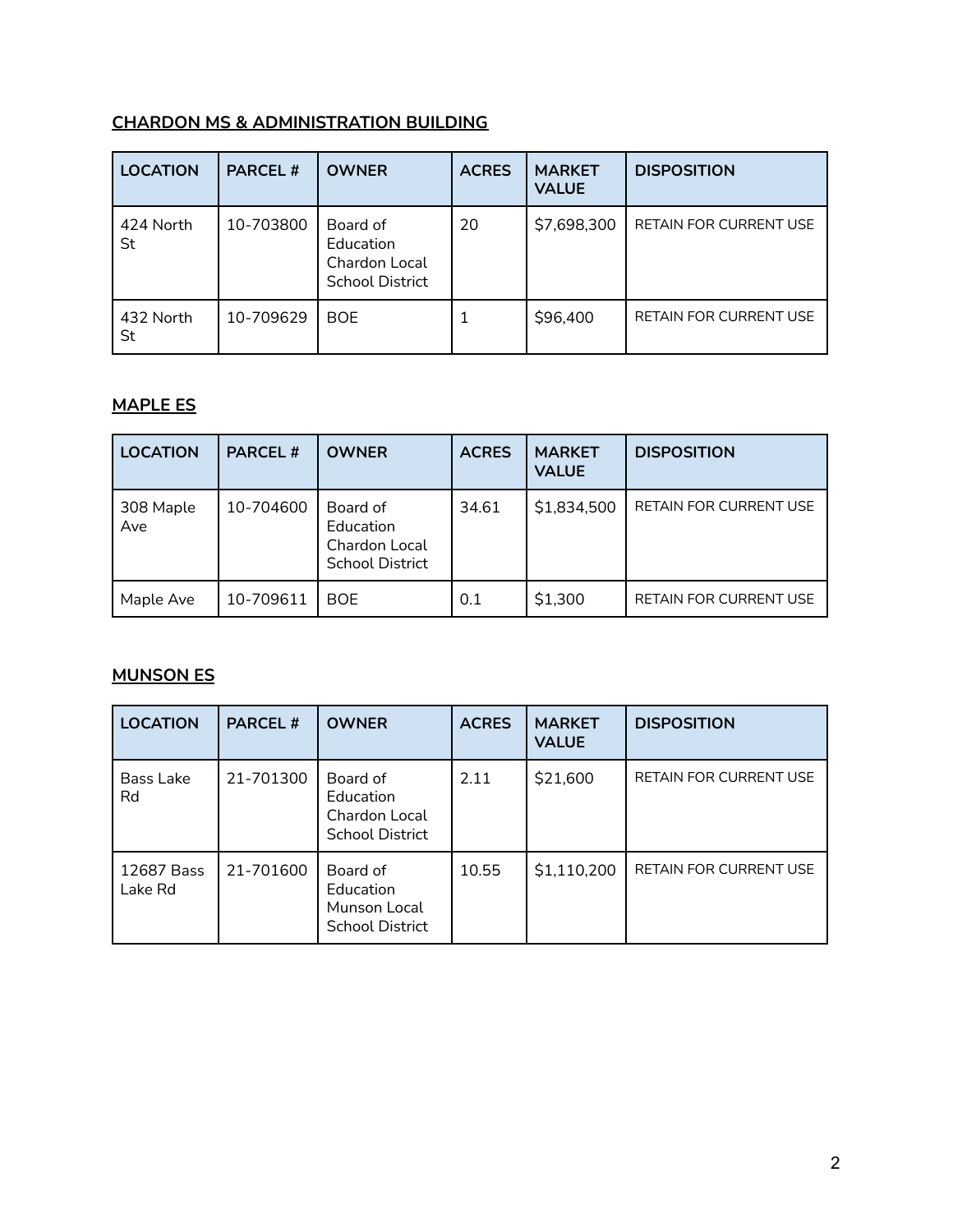### **HAMBDEN ES**

| <b>LOCATION</b>  | <b>PARCEL#</b> | <b>OWNER</b>                                                              | <b>ACRES</b> | <b>MARKET</b><br><b>VALUE</b> | <b>DISPOSITION</b>                                |
|------------------|----------------|---------------------------------------------------------------------------|--------------|-------------------------------|---------------------------------------------------|
| <b>GAR Hwy</b>   | 15-701500      | Board of<br>Education of                                                  | 2.81         | \$49,000                      | <b>RETAIN FOR CURRENT USE</b>                     |
|                  |                | Hambden Local                                                             |              |                               | <b>DISTRICT STORAGE</b>                           |
|                  |                | <b>School District</b>                                                    |              |                               | <b>HOUSING BUSINESS</b><br><b>AFFAIRS OFFICES</b> |
| <b>GAR Hwy</b>   | 15-701600      | Hambden Local<br>Board of<br>Education                                    | .25          | \$2,900                       | <b>RETAIN FOR CURRENT USE</b>                     |
| 13871 GAR<br>Hwy | 15-701700      | Board of<br>Education<br>Hambden                                          | 1            | \$1,117,300                   | <b>RETAIN FOR CURRENT USE</b>                     |
| <b>GAR Hwy</b>   | 15-703810      | Board of<br>Education of<br>Hambden<br>Township<br><b>School District</b> | 0.4          | \$4,600                       | <b>RETAIN FOR CURRENT USE</b>                     |
| <b>GAR Hwy</b>   | 15-703811      | Board of<br>Education of<br>Hambden<br>Township<br><b>School District</b> | 0.5          | \$5,700                       | <b>RETAIN FOR CURRENT USE</b>                     |

Note: It is impractical to authorize intermittent/temporary use of the Hambden ES facility due to EPA considerations associated with potable water and waste processing. Therefore, the district will not consider such requests at the present time.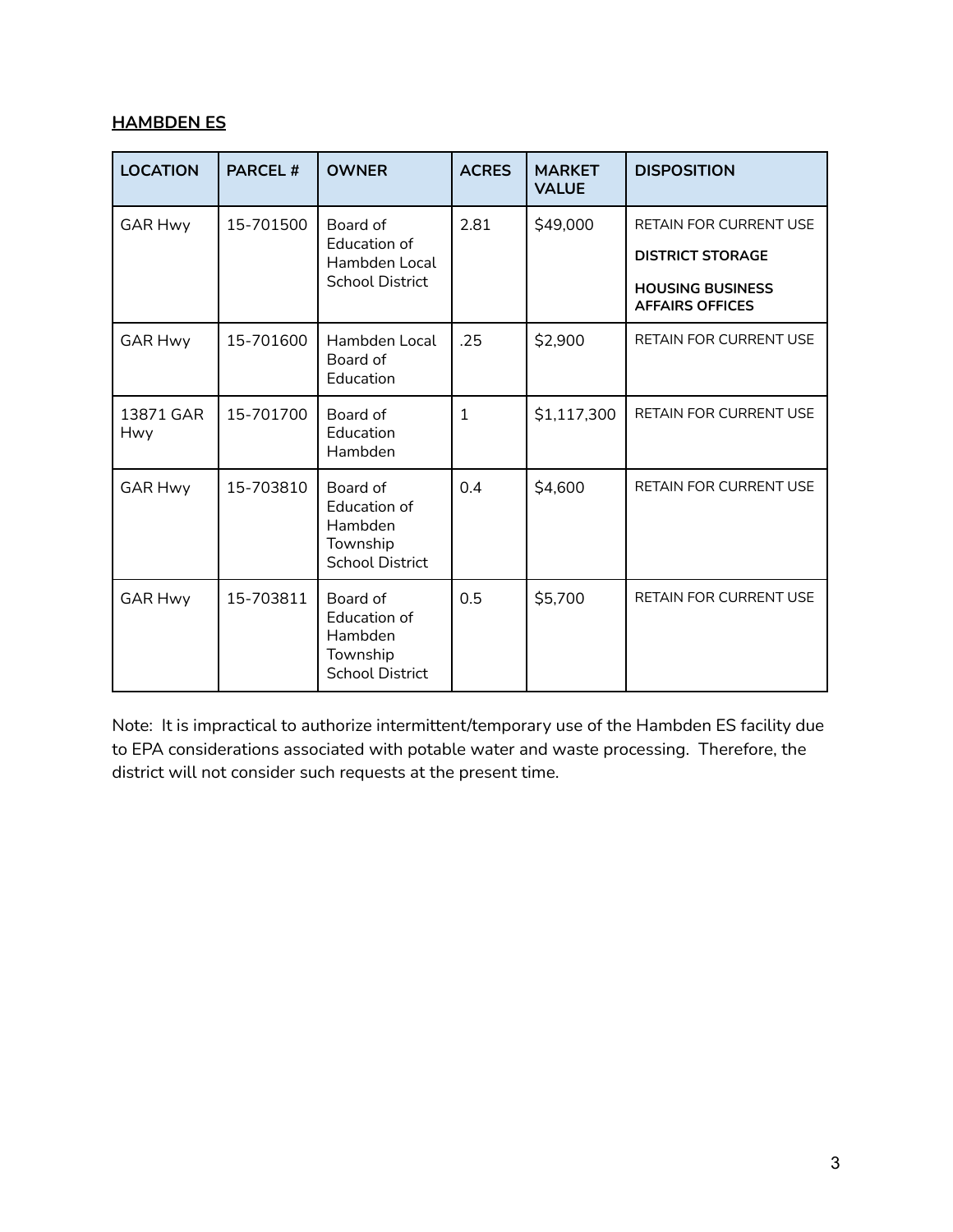# **PARK ES**

| <b>LOCATION</b>    | <b>PARCEL#</b> | <b>OWNER</b>                                                                   | <b>ACRES</b> | <b>MARKET</b><br><b>VALUE</b> | <b>DISPOSITION</b>            |
|--------------------|----------------|--------------------------------------------------------------------------------|--------------|-------------------------------|-------------------------------|
| Goodrich Ct        | 10-701500      | Board of<br>Education of the<br>Chardon<br>Community<br><b>School District</b> | 0.5          | \$67,500                      | <b>RETAIN FOR CURRENT USE</b> |
| 111<br>Goodrich Ct | 10-701600      | Board of<br><b>Education of</b><br>Chardon inc<br>Village                      | 0.76         | \$2,033,300                   | RETAIN FOR CURRENT USE        |
| E Park St          | 10-701700      | Board of<br>Education of the<br>incorporated<br>Village of<br>Chardon          | 0.31         | \$31,000                      | <b>RETAIN FOR CURRENT USE</b> |
| E Park St          | 10-709569      | Board of<br>Education of<br>Chardon Village                                    | 0.25         | \$25,000                      | RETAIN FOR CURRENT USE        |
| E Park St          | 10-709570      | Board of<br>Education of<br>Chardon Village<br><b>School District</b>          | 0.07         | \$7,000                       | <b>RETAIN FOR CURRENT USE</b> |
| Goodrich Ct        | 10-709594      | Board of<br>Education of<br>Chardon Village<br><b>School District</b>          | 0.5          | \$67,500                      | <b>RETAIN FOR CURRENT USE</b> |

## **CANFIELD DRIVE**

| <b>LOCATION</b> | <b>PARCEL#</b> | <b>OWNER</b>                                                        | <b>ACRES</b> | <b>MARKET</b><br><b>VALUE</b> | <b>DISPOSITION</b>                                                 |
|-----------------|----------------|---------------------------------------------------------------------|--------------|-------------------------------|--------------------------------------------------------------------|
| Canfield Dr     | 10-709595      | Board of<br>Education of<br>Chardon Local<br><b>School District</b> | 60.52        | \$366,000                     | <b>RETAIN FOR POSSIBLE USE</b><br>& CURRENT<br>INSTRUCTIONAL USES. |